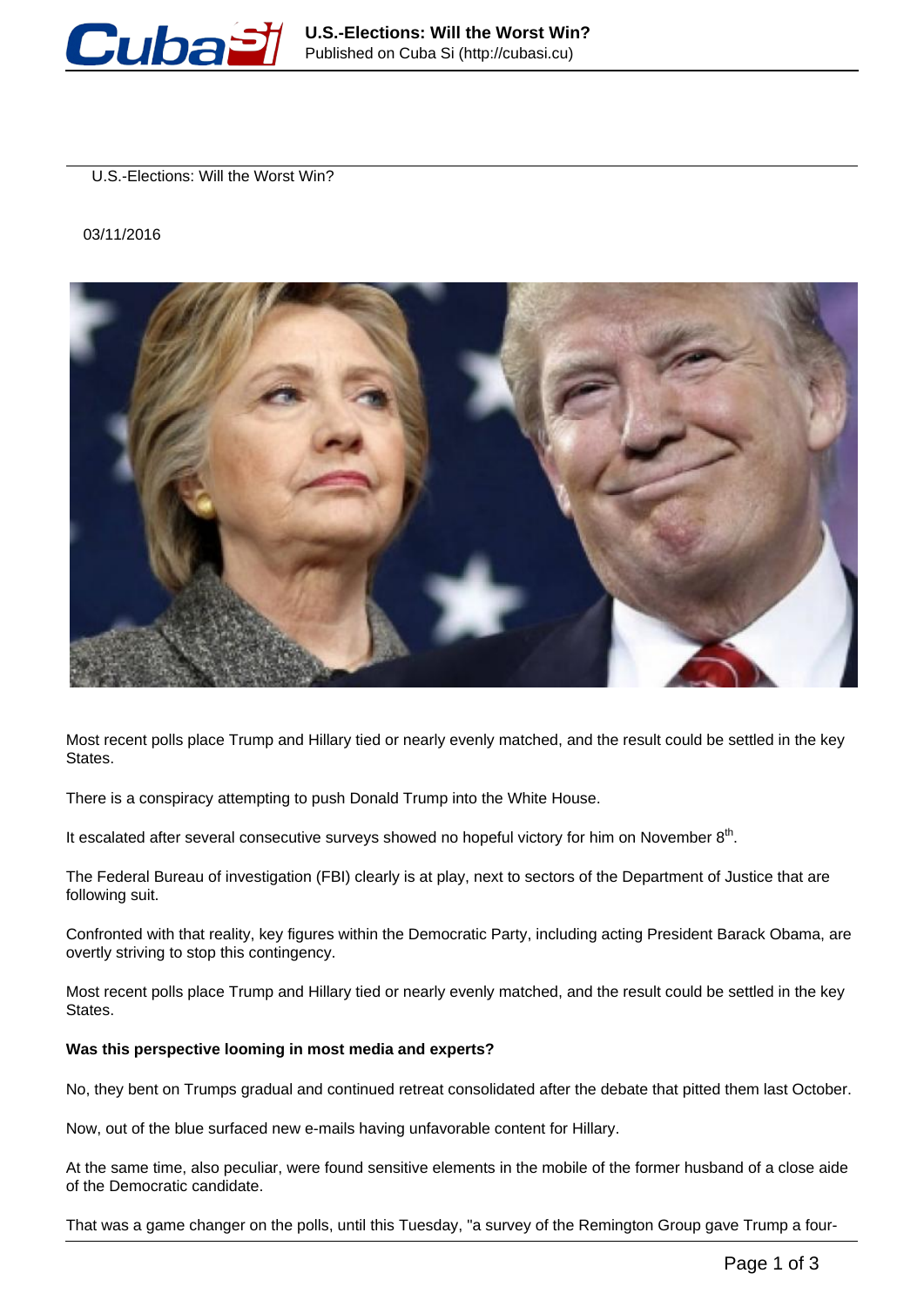

point lead over Hillary".

Hours later, The Washington Post and ABC took this difference to 1% in favor of real estate Tycoon.

## **Trump wrote in his Twitter account:**

"The Washington Post poll made me go up 12 points in a week, precisely when the trickster Hillary exploded."

What he said was mixed with another meaningful curiosity.

The statements of FBI director, James Comey, about the finding of several confidential e-mails on Clinton's cellphone from Anthony Weiner, the husband of Huma Abedin.

Who is she? The right arm of the Democratic presidential candidate.

Her former husband, Weiner is under investigation for allegedly sending "suggestive" photos to a minor.

But there was an interesting detail to consider when it comes to digging up the truth.

Abedin said on Friday that he "had no idea" how the emails ended up on her husband phone, "who is going through the divorce".

FBI director wrote on Friday a letter to several senators to inform them what they called the curious discovery.

Both contending teams accelerated their tasks, while States considered favorable to Democrats so far are now considered "battlefronts".

CNN granted Hillary 340 votes for the Electoral College, that is, 70 over the necessary to be elected, while his rival had around 130.

But with new polls, the Democratic candidate only had 272 electoral votes. His Republican contender would have 179 electoral votes, with 87 "in between".

180 degree turn, exactly following the suspicious events that triggered it.

The question rises, would this perhaps be a variant of electoral coup in the United States?

An AFP journalist, Jerome Cartillier, wrote on Tuesday that this week Obama would be devoted almost exclusively to "hunt votes in favor of his former Secretary of State".

The President's message reads plainly: do it for me, when at the end of his term exhibits what Cartillier calls "a strong popularity".

A comment of the latter anticipates that in his coming domestic tour, the President will strongly praised Hillary and will dart sharp criticism against Trump.

Weeks earlier, recalled the AFP correspondent, joined the black community in the mobilization in favor of the Democratic candidate.

"I would consider a personal insult, after the historic participation in 2008 and 2012, in particular in the heart of the black community, if this community is not moved for this election," he stressed.

A Professor of political science at Princeton University, Julian Zelizer, told the press: "Obama is aware, as well as Hillary's campaign team, that the Democratic candidate" does not raises overflowing enthusiasm".

Then he said, she knows an electoral victory needs a strong mobilization in her favor by women, young people, blacks, and Hispanics.

Therefore, explained, Obama repeated that the black community should participate in the election, but a fact